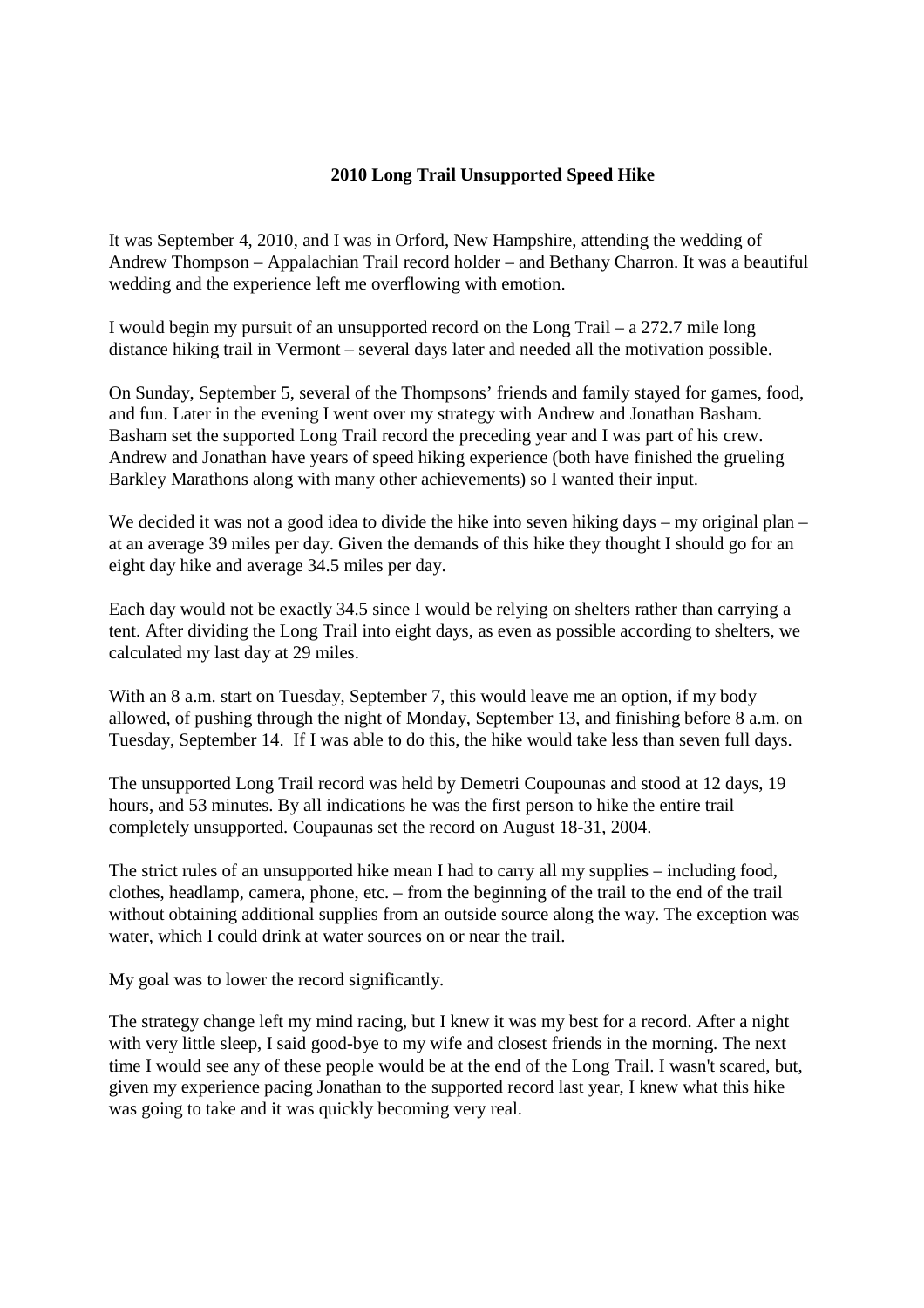Kyle Klingman, a friend attending the wedding, drove me up to the northern terminus. Nothing could happen fast enough during the drive. All I wanted was to get to the border and to start my hike.

Kyle did a great job of pre-hike coaching and, if he had not stalled on the way up to the terminus by dragging me into book stores, and, at one point an antique store, I would have missed a last minute text from my wife reminding me to pick up plastic baggies and hot cocoa.

During a stop at a gas station I explained to Kyle that I only had four dollars and that was all the money I planned to carry on the hike. I didn't want to talk about quitting but the four dollars was for a phone call and a possible cup of coffee while waiting for someone to pick me up if things didn't work out. I didn't have a back up plan so Kyle purchased the hot cocoa for me.

The hot cocoa would play a crucial role later in the hike.

We arrived at Journey's End trail at 5 p.m. on Monday, September 6. I prepared everything I would take on the hike to the sound of Public Enemy's "He Got Game." I signed the Journey's End register and left for the shelter.

I would be wearing a Suunto T6 watch with foot pod on the hike, so when I finished the .8 mile hike to Journey's End Shelter I was excited to see that my watch said exactly .8 miles. After some last minute preparations I fell asleep around 7:30 p.m. I slept fairly well, but when it began to rain I became concerned about the condition of the trail.

I woke up around 6 a.m. on Tuesday, September 7. After some breakfast, additional packing, and a hike to the northern terminus, I still had time for a few pictures. At 7:59 a.m. I snapped a picture of my watch next to the northern terminus sign.

# **DAY 1 Canadian Border - Spruce Ledge Shelter – Tuesday, September 7, 2010 31.7 miles Elevation Gain 10,597 Loss 10,577**

I began my record attempt on Tuesday, September, 2010, at 8 a.m. One year prior, to the day, I began this section of trail as a pacer for Jonathan Basham's supported Long Trail record attempt. I felt very content as the first couple miles passed. The trail was better than expected after rain the night before.

The sun popped out shortly after crossing Route 105. When I went to pull my sunglasses down from my forehead I realized they were not there. I debated turning back and getting them but they were at least 40 minutes back. I quickly remembered this was a speed hike and that backtracking was not an option. After dwelling on it for about 10 minutes I remembered something JB (Jonathan Basham's nickname) said on his Long Trail hike: "If it is not positive it's negative. If you want to finish the Long Trail in record time, it all has to be positive."

I would repeat this to myself many more times during the hike.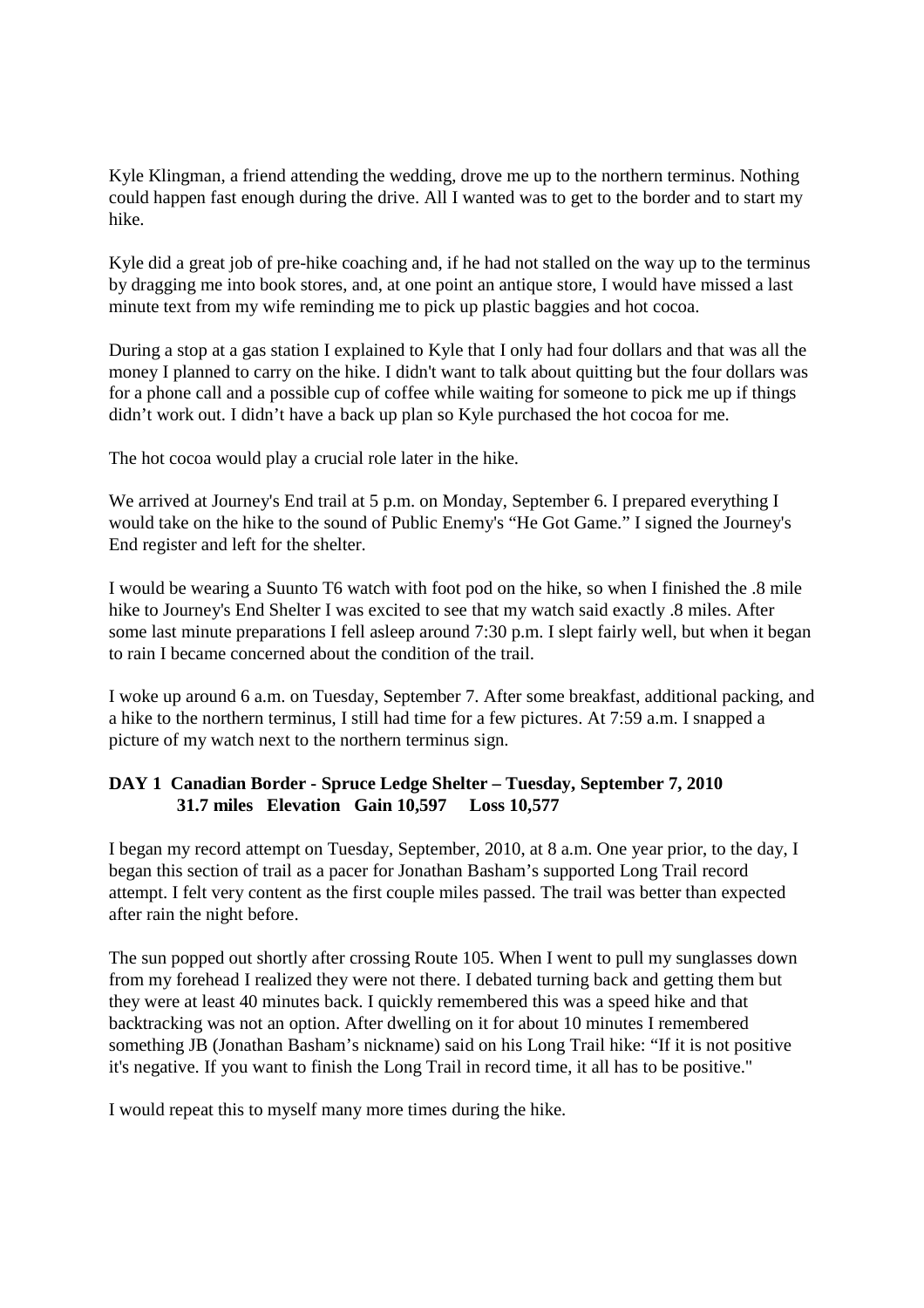Shortly before Shooting Star Shelter I hiked up on a girl who appeared to be in her twenties. She was completing her thru-hike but was taking her time in doing so. She had already hiked the southern sections and informed me they were a lot easier than the north. She also asked me if I was with the two guys who flew past her earlier at what she perceived to be a running pace. I explained I was hiking alone and did not know of any other hikers.

As I was climbing up Jay Peak I came across a Northbound thru hiker. I told him he would be finding my sunglasses. After he did not pick up on my subtle hint to write down my address and mail them to me, I told him to enjoy the sunglasses.

"Can't," he said, "I wear prescriptions. The trail always claims something."

I finished the climb up Jay Peak and found a couple carpenters building stairs to the summit. My profession is building so I was curious to check out their work. At this point, with the clear skies and great views, the hiking looked a lot more appetizing than the building.

On the descent down Jay Peak, I caught the two guys I had been told about earlier and I noticed they were carrying some pretty big packs. After some small talk they informed me they were from Wyoming and Florida. They were both attempting to hike the trail in an unsupported fashion and would be camping seven miles further south than I would be that night. As I climbed away from them I couldn't help wondering if they were going for the same record I was.

After a steep ascent up Gilpin Mountain and Domey's Dome I was being barked at by a yellow lab. Her master was a northbound thru hiker checking out Chet's lookout. I decided to give one more effort at getting my glasses back. I told him the story and he wrote down my address. He said the trail had been really good to him and he would make an attempt to get them back to me.

The day became pretty warm and I was stopping for water at every opportunity. It wasn't until the summit of Haystack that I felt like eating something. I had stored some extra food for later since I had covered 21.9 miles without eating.

Around 7:20 p.m., shortly after crossing Route 118, I began using my headlamp. I was moving fairly quickly in the dark until I reached Devil's Gulch. After a tricky scramble through the gulch in the dark I arrived at Spruce Ledge Shelter. I cooked my dinner by the stream and, after cleaning up and filling my bottles with water, I made my way up to the shelter to find two guys were staying there. One was a marketing representative for Thule and the other was a retired auto mechanic who had completed a northbound thru hike with his wife. He was now doing a YO-YO hike and heading back to Massachusetts. I told them what I was doing and apologized for waking them but they were very understanding.

# **DAY 2 Spruce Ledge - Smugglers Notch – Wednesday, September 8, 2010 32.6 miles Elevation Gain 9,475 ft Loss 9,488 ft**

I awoke at 3:20 a.m., 10 minutes before my alarm was set to go off. With some oatmeal and coffee in my belly, I hit the trail at 4:10 a.m. Due to the rain and fog the trail was tricky to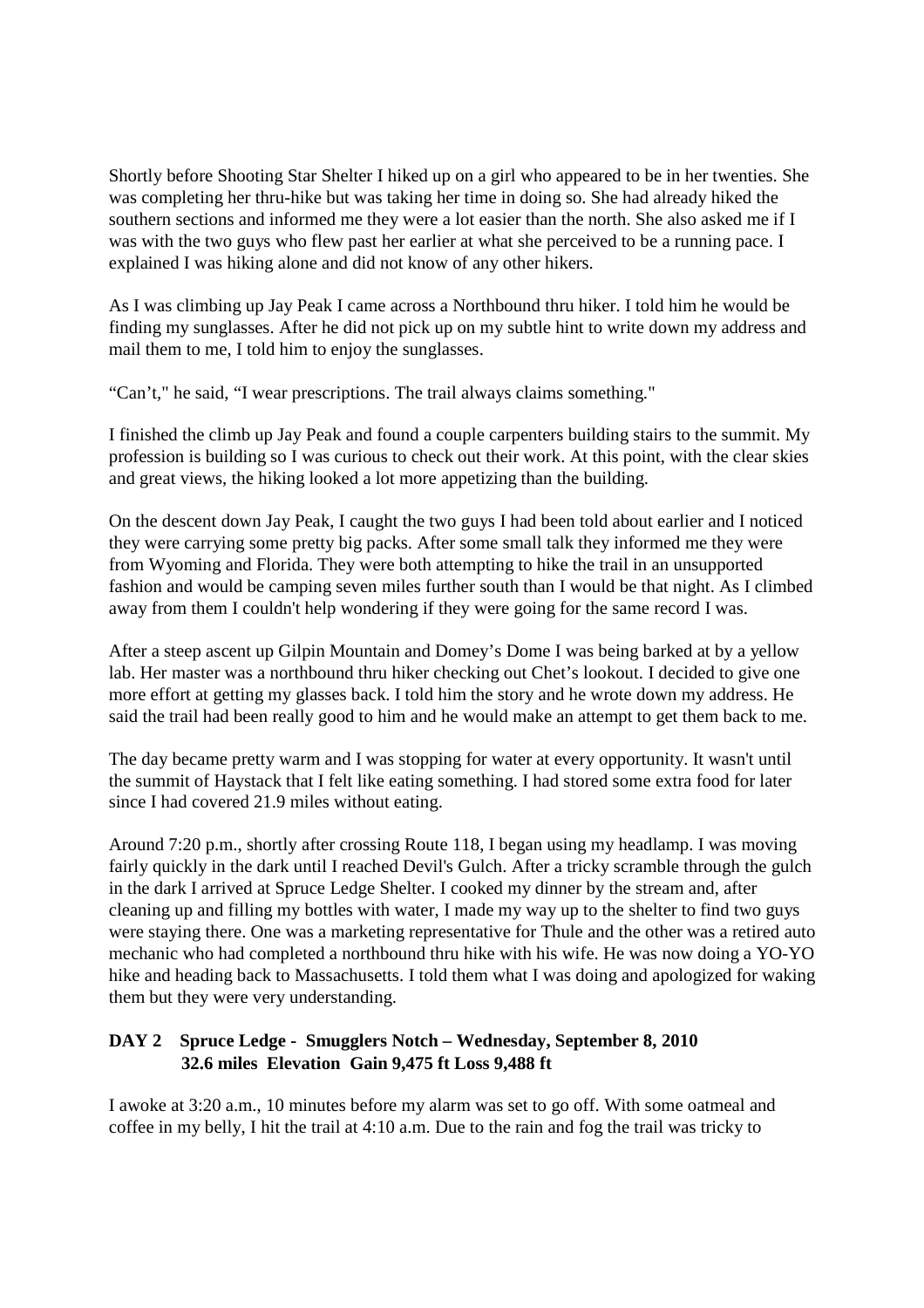navigate through this section but it was really well blazed. Around 5 a.m. I passed a tent with a headlamp on inside. My guess was that it was the two guys from Wyoming and Florida. I would never see them again.

I sent a text update to my wife at the top of Laraway Mountain and descended down to Codding Hollow Rd. On the way up to Roundtop Shelter I crossed paths with a northbound thru hiker who asked if I was going for the unsupported speed record. I told him I was, and asked him how he knew. He told me he had run into Jeff List – another hiker going for the same record – a couple days earlier. Jeff told him he would be running into me in a few days. Knowing there was another guy on the trail in front, and possibly two guys a couple miles back, all going for the unsupported record, motivated me.

A pretty good rain came down as I crossed Prospect Rock but the sun showed itself as I did the road walk up to Bear Hollow shelter. I fueled up for the ascent at the stream before the shelter because I knew I was getting ready for a big climb. I had paced JB on this section the year before, but it was 3 a.m. and dark then.

Whiteface and Madonna were even more brutal than I had remembered. I ate the last of my day's budgeted food at the top of Madonna and was starting to bonk before Sterling Pond Shelter. I cooked a Lipton dinner at the shelter, using the calories to get the rest of my miles done instead of eating dinner and just going to bed. While eating my dinner I talked to the caretaker about future trail conditions. The descent down to Smuggler's Notch felt great with the help of a belly full of alfredo noodles.

I reached the stream before Smuggler's with enough daylight to have a 10 minute soak in the stream and set up camp under the covered porch in front of the restrooms.

# **DAY 3 Smuggler's Notch - Montclair Glen Shelter – Thursday, September 9, 2010 34.9 miles Elevation Gain 11,946 ft Loss 10, 892 ft**

I woke up before my alarm went off because the rain. My first thought was whether I should cross Mount Mansfield (Vermont's highest point) in this kind of a storm. I went through the normal morning routine and charged into the rain at 4:10 a.m. I started climbing and decided to make a judgment call just below tree line. I learned quickly that I should have found the trailhead the night before because it was not apparent in these conditions.

I found the trailhead on the south side of Route 108 at 4:34 a.m. The climb up Mansfield was a river bed. Just below tree line the rain let up but the wind grew stronger. I made the decision to go for it since there was no sign of lightning. My rain gear was no longer keeping me dry but the cold weather kept me moving. I put my headlight away just below the summit.

The next three miles over The Nose, Forehead, and through the Needle's Eye were extremely technical. I was reminded how quickly my hike could be over when I stepped down on an angled wet rock, slipped, and fell straight down. I then remembered something long distance running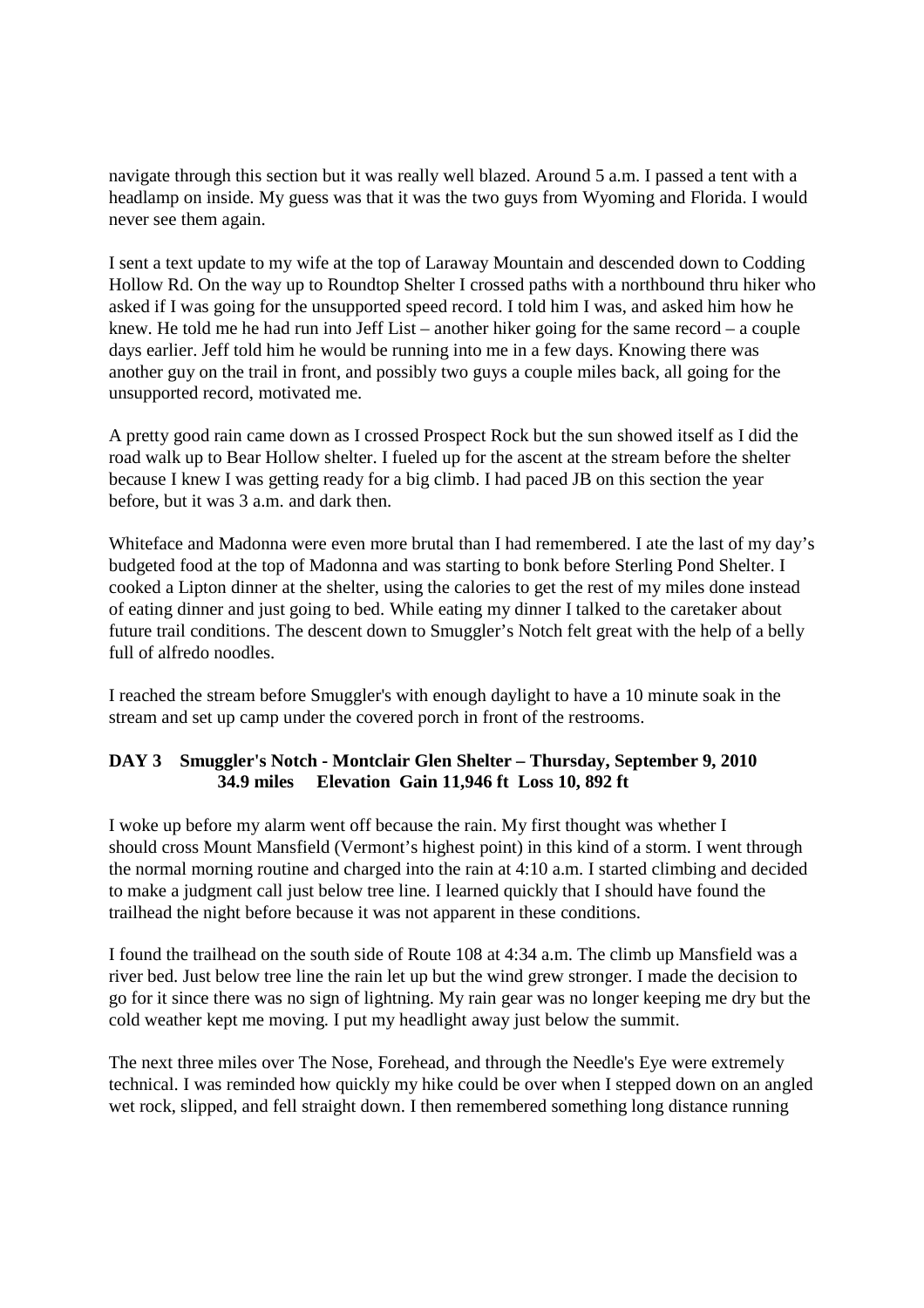legend David Horton said: "It never always gets worse." He was right. Sometimes it gets better. Better in this case was dropping down to a lower elevation and a little bit easier terrain.

Once I descended to lower elevations I made better time. I didn't see many hikers until shortly after I passed Taylor Lodge. I met a northbound hiker with a big brown beard and eye glasses. After a little small talk I discovered he had been hiking the Appalachian Trail up to Vermont with his dad. When his dad had to get off trail he decided to go up the Long Trail and finish the Appalachian Trail when his dad would be able to as well.

As we were talking I noticed he had on Gore-Tex rain gear. I asked him if he was dry and he replied that he was and that he only had wet feet. As we went opposite directions I couldn't help wondering what it would be like hiking in this rain and not be wet. I would have definitely chosen Gore-Tex rain gear over the lighter weight rain gear that I had.

On the climb up to Puffer Shelter I heard something that sounded like a tug boat horn. I figured it must be from a town or logging operation. At 10:40 a.m. I stepped out of the rain at Puffer Shelter just long enough to grab a bar and check the map. When I heard the tug boat sound again on top of Bolton Mountain I determined it was probably a moose.

The descent down to Bolton Notch Rd. really drug on. The trail was like a river bed but once I reached the road the rain had subsided. I was running low on the day's budgeted food so I decided I would cook a Lipton dinner once I reached Duxbury Rd. I felt it was the best use of the calories to get over Camel's Hump but to go to bed hungry once I had reached the shelter.

I could boil two cups of water, throw in the noodles, put the stove away, and be hiking while eating in less than seven minutes. It was most convenient if the hiking was flat. I inhaled the noodles and still had more road hiking so I took the opportunity to hike and text an update to my wife.

I began the eight mile section to Montclair Glen Shelter at 5:00 p.m. I started the section hiking aggressively so I could beat the storm coming. When I reached Bamforth Ridge Shelter I was still feeling good from the noodles and it was just beginning to mist. The rain and fog came in strong and I was running scared along the ridge. I started to bonk below the summit so I ate my last bar for the day. I also had to stop, take off my pack, grab my headlamp, and put my rain jacket on. The rain was really coming down and I got so cold so fast that I could not afford to stop again. When I crested the summit the wind blew my hood off. It almost blew my visor and headlamp off as well. I put the visor away and cinched my headlamp tighter. I did not want to think about the consequences of a broken headlamp.

The conditions improved slightly once I was under tree line. It was warmer without the wind but I was at a snail's pace trying to navigate through the rain, fog, and slippery terrain.

When I reached Montclair Glen Shelter at 9 p.m., I felt fortunate to have made it over Mansfield and Camel's Hump in that kind of weather. I was over the highest peaks and it comforted me to know I would not have to go through conditions like that again.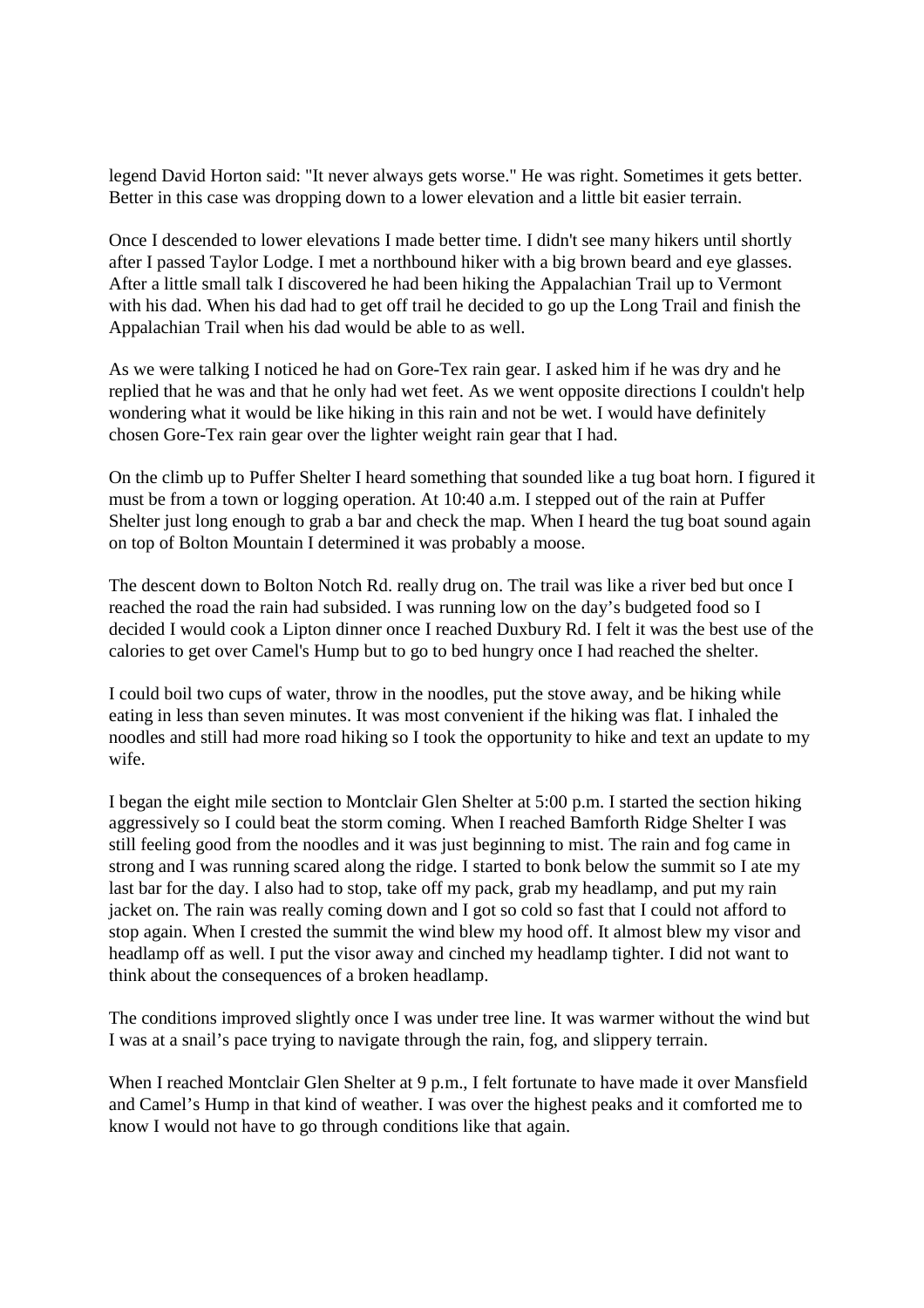As I walked to the shelter I could see people staying there. Two guys from Boston were still up and awake. I explained what I was doing and apologized for coming in so late and leaving so early. I finished the day with a wet sleeping bag. A small grocery sack would have prevented this. This would be the second thing that I would have carried extra.

# **DAY 4 Montclair Glen - Emily Proctor 32.6 miles – Friday, September 10, 2010 Elevation Gain 10,259 ft Loss 9,744**

This was the most difficult morning of the entire hike. I awoke before my alarm again. This time because I was lying in a wet sleeping bag with the wind slicing through holes in the shelter wall. I climbed out of my bag and off the bunk quietly. I immediately boiled water and got some oatmeal going. As the water boiled I could not stop shivering. I am certain my teeth chattering woke everyone up. After devouring my oatmeal I threw on my wet shorts, shirt, and shoes. There was no time to waste: I had to get hiking to warm up my body.

For the third morning in a row I tried to be on the trail by 4 a.m. but I did not get started until 4:10 am. The guys in the shelter said it was supposed to clear up this day. I was staying optimistic and was content since it was not raining anymore.

I made it to Cowles Cove at 7 a.m. I stopped briefly to put my headlamp away and had a brief chat with a hiker who had stayed there the night before. He told me the trail from there to Birch Glen was going to be a lot easier and I would be able to make good time.

It turned out he was right. The trail was a bit easier but I found I would get sleepy on the less technical sections, especially right after the sun would come up.

Crossing Appalachian Gap was a huge relief. It really felt good to know I was leaving the bigger northern mountains behind me. My food supply was beginning to be my primary concern.

I could no longer eat an entire bar all at once. I had to stay just above going hungry. I would allow myself a little bite every mile. This is where my Suunto watch played a key role. It told me my distance to the hundredth of a mile. As soon as I clicked over another mile I would take a bite of a bar.

It is a pretty good climb out of Appalachian Gap, but once you are up on the ridge there is not much elevation change. I was hoping to make good time here but the footing was too difficult.

Right around Glen Ellen Shelter I came across four retired gentlemen out for a day hike. They let me pass but stuck to me like glue. I conversed with one of them and we had a lot in common. He was a ski instructor for the disabled and, since we both telemark ski, we talked about skis, bindings, and other backcountry gear. He was pointing out all the good ski runs they would go down in the winter. It was good to have people to talk to. The miles always go faster when you are having a conversation. The four gentlemen turned off the Long Trail on top of Mt. Ellen.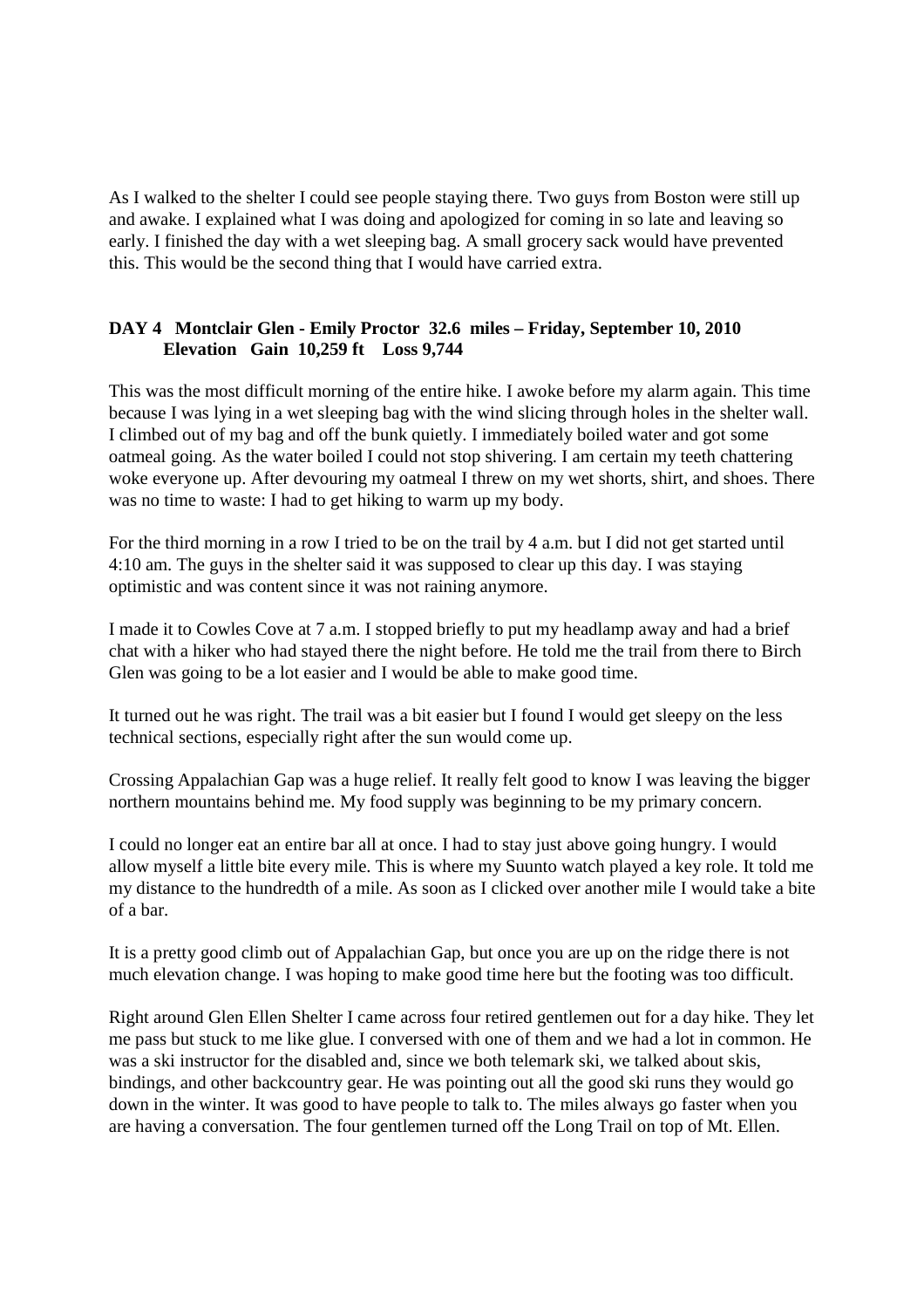I made my biggest navigational error on top of Lincoln Peak. There are no blazes showing the trail descending off the west side of the mountain so I descended down the ski run. After 12 minutes of descending without a blaze I turned around and climbed back to the top. This was the only time on the hike I was angry. After scouting around I found the trail. It took me until Mt. Abraham to shake that mistake.

I was going to cook some noodles at Battell but chose to push on to Lincoln Gap and make up some time.

I arrived at Lincoln Gap at 4:30 p.m. I pulled out the map and was shocked to see I still had 14.4 miles left to get to Boyce Shelter where I was scheduled to end my day. I made good time up Mt. Grant but was disappointed in the blazing. I decided to cut my day short and stay at Emily Proctor Shelter. I would get up an hour earlier the next day and try to make up the distance. The woods over Mt. Wilson had an eerie presence to them. After descending from the summit I arrived to an empty shelter at 9 p.m. The stream was close to the shelter so I ate my dinner while soaking my legs.

### **DAY 5 Emily Proctor Shelter - Cooper Lodge 43 miles Elevation Gain 10,207 Loss 10,000**

I woke up this morning at 2:15 a.m. and I was on trail at 3 a.m. sharp. I had developed a dime sized blister on the top of my left big toe the day before. I taped it but quickly determined it felt better without the tape. I made good time in the dark and made it to Boyce Shelter by 4:30 a.m. I felt a lot better knowing I was back within 30 minutes of my original schedule, confident that I could make up the remaining time.

I was in the zone descending down to Middlebury Gap when I heard the weeds rustle and branches break from a massive animal coming right at me. I jumped off trail and hit the woods like someone just threw a grenade at me. After clicking my head lamp on high and pointing it where the noise came from, I saw it was a moose. Fortunately she decided to go the other way.

I crossed Route 125 at 6 a.m. On the climb up Mt. Worth I saw a beautiful sunrise on one of the ski runs. I took the moment to take a photo and send a text update.

The sun stayed out the rest of the miles over Gillespie Peak and Mt. Horrid. On the descent to Brandon Gap my feet became really hot. At the Great Cliffs I passed a group of college students. Their soaps, lotions, and colognes had a strong odor, like the laundry soap aisle in the grocery store. I am sure they could smell me just as well.

After I crossed Route 73 I cooked some noodles. While I waited for the noodles I starched my feet and changed my socks. I lost some time but I had to take care of my feet. The noodles, dry feet and change of socks made me feel like a new man.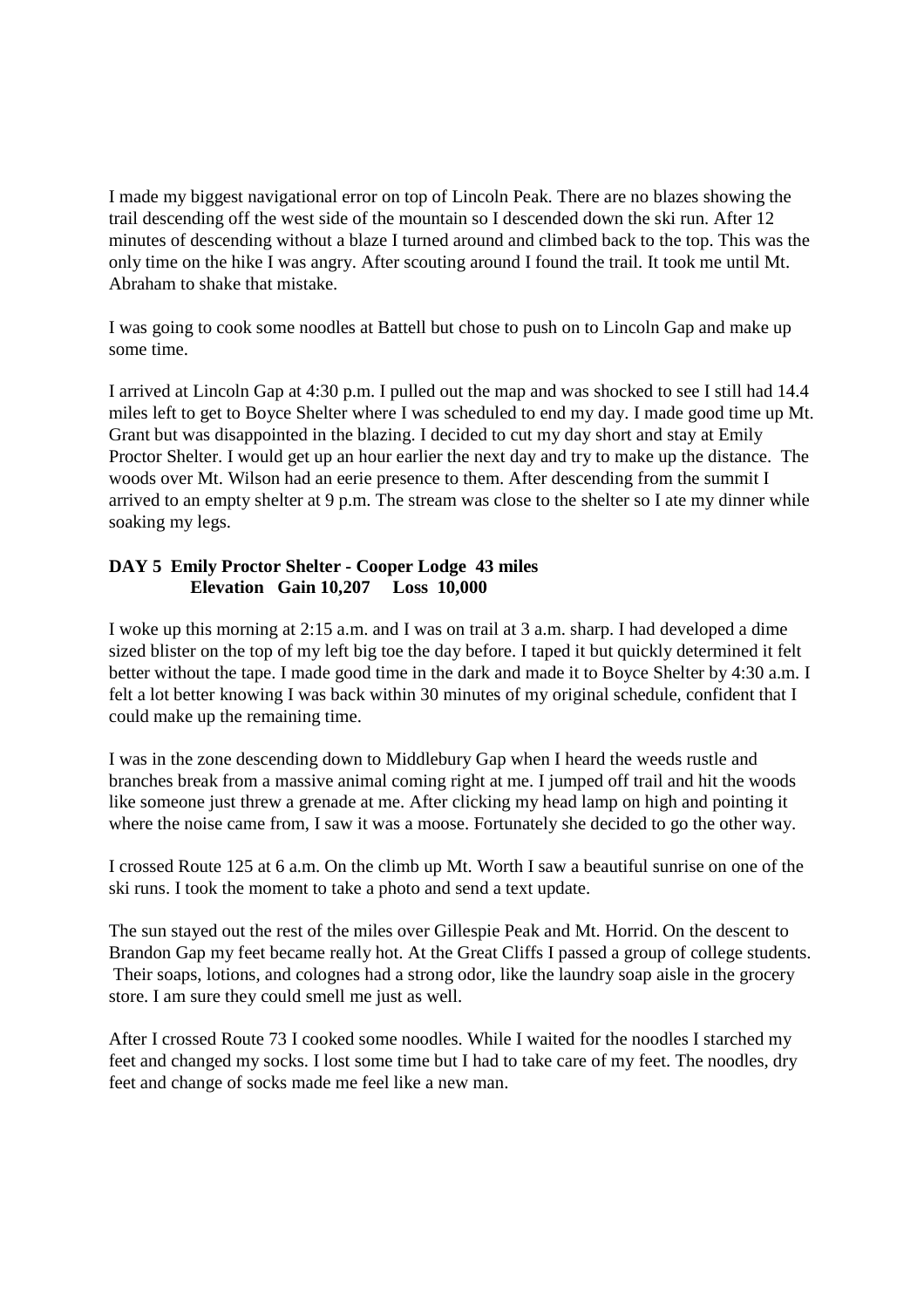Unfortunately, that feeling would only last to David Logan Shelter. I was stopping and adjusting my shoes, and my heels were developing hot spots. I had to avoid blisters in this particular spot at all cost. I tried everything: fresh socks, loosened laces, tightened laces, taped my heels, and eventually pulled my insoles out create some room.

After pulling the insoles I stood up and started in the direction I felt I should be going. I noticed I was on a slope dropping to my left but a minute prior it was sloping down to the right. It didn't feel right. I was so focused on my feet I became confused about the trail. I felt I was going in the wrong direction. I nervously pushed on until I arrived at Telephone Gap, confirming I was heading in the right direction.

Green Rd. was interesting because this is where we camped on Jonathan Basham's record the year before. I had never seen this place in the daylight. I crossed at 3:30 p.m. It was motivating to know that JB had hiked from this point all the way to Massachusetts with only a two hour nap.

Two girls with hyper dogs and a hiker named Mudman were hanging out at Rolston Rest as I passed. It looked so fun to hang out at a shelter. I stayed focused and pushed on. I was really looking forward to Maine Junction and being on the Appalachian Trail. I thru hiked the AT in 2000 and was looking forward to rehashing some old memories.

I was really pleased when I made it to Tucker Johnson Shelter at 6:45 p.m. I cooked some noodles while soaking my feet, and then pushed on to the next shelter. At the shelter was a couple who just hiked in from the road. They told me that it was supposed to storm the next day. This information made me think of climbing over Mansfield and Camel's Hump. Since the memory was still very clear, and I didn't want to climb a high peak in those conditions again, I decided to keep going and climb Killington that night and try to beat the storm.

The climb to Churchhill Scott Shelter went fast and I was there by 9 p.m. I went straight past the turn off to the shelter but slowed down considerably. The last miles to the summit felt like they would never end. I kept repeating another David Horton saying: This too shall pass. I arrived at a Cooper Lodge at 10:45 p.m. It was full of hikers but nobody was awake.

When I reviewed the map before going to sleep on top of Killington, I decided I could make it to Bromley Shelter some time the next night. This would give me a chance to throw a 56 mile Hail Mary to the finish. This was the first time I had thoughts of the end of the trail. The thought of being done in two days really motivated me.

### **DAY 6 Cooper Lodge - Bromley Shelter 41.5 miles - September 12, 2010 Elevation Gain 8,589 ft Loss 9,925**

Climbing to the top of Killington at the end of Day 5 was a gamble, and at 3 a.m., on the morning of Day 6, I climbed off the top bunk to see how much it was going cost me. I had sore legs and tender feet but everything was tolerable. I was packed and on trail at 3:39 a.m. with 97.8 miles between me and Massachusetts. As I descended Killington I kept telling myself, "Make it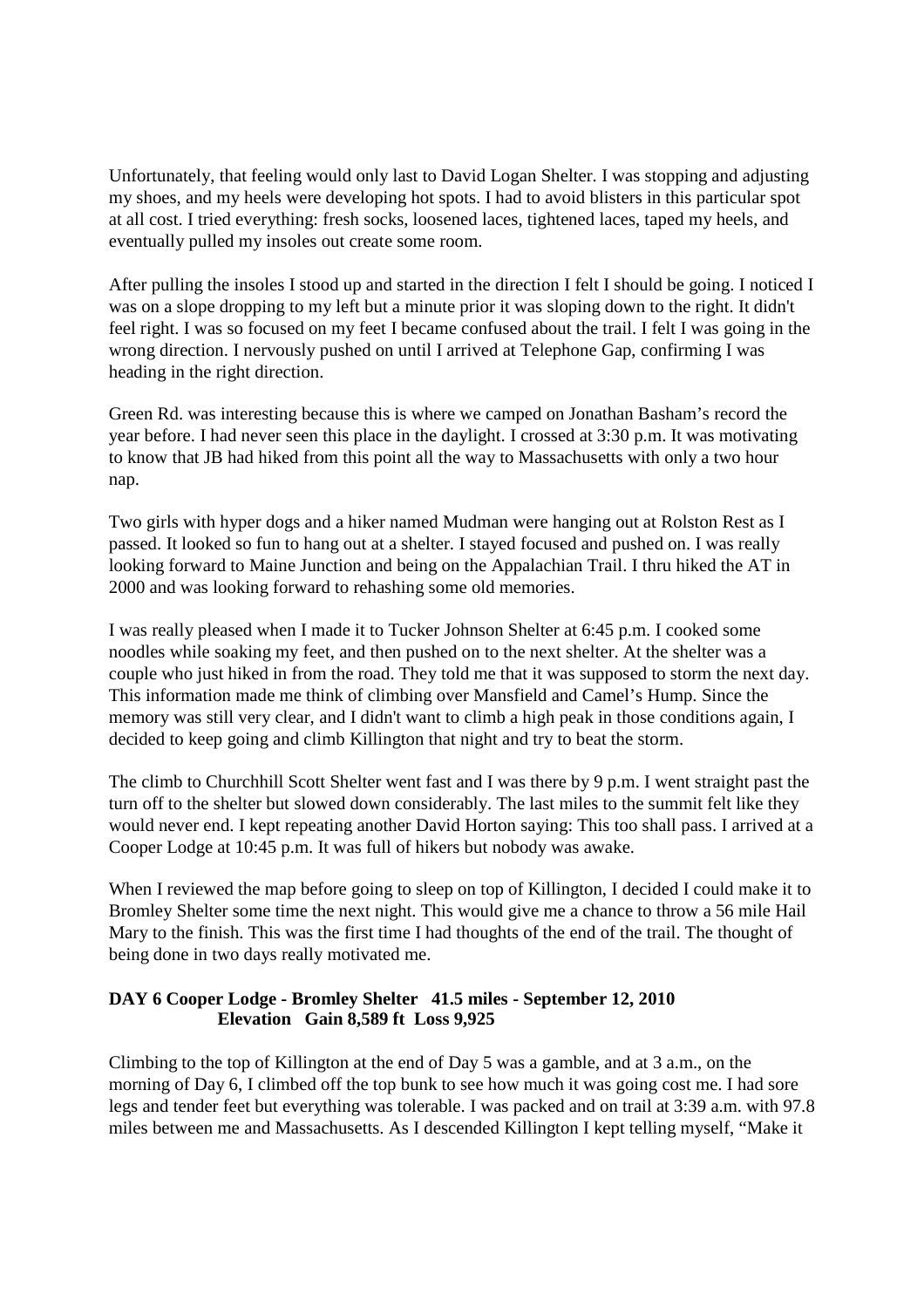to Bromley, 41.5 miles away, and you only have one more giant day. One more wake up, and the final push to the finish."

The storm I was told about would not show up – and I was not disappointed. About an hour into my day I saw another moose. Getting startled like that gives you an energy boost. I wondered how many more times this was going to happen. At 6 a.m., at Upper Cold River Rd., I stopped to shed a layer of clothing and to put the headlamp away. I conversed with two local ladies enjoying an early morning walk as I packed.

As I descended to Clarendon Shelter I bumped in to a northbound AT hiker. You can always tell the difference between a Long Trail thru hiker and an Appalachian Trail thru hiker. The AT hikers have been at it a lot longer. We didn't speak long but he mentioned that I looked like I needed some sleep.

When I crossed the bridge after Route 103 I brushed my teeth and took a picture of myself to see how tired I looked.

Since my food supply was getting low, I set a goal to make it the next 6.3 miles to Route 140 eating only one Lara bar. When I reach a road crossing I get a little boost of excitement but when I reached Route 140 all I wanted was to be at USFS 10. The mid day miles always drag on the longest.

The 8.5 miles between 140 and USFS 10 are probably not that difficult under normal circumstances, but my mental and physical state made this section challenging. This section pounds your feet because there are no flat places to step. I also started seeing things in the woods that were not really there. I'm not sure if it was the lack of sleep, lack of food, or combination of both, but the hallucinations became really vivid. I would see signs, shelters, and people. But once I hiked closer there would be nothing.

I knew there was a nice stream at USFS 10 so I rewarded myself with noodles when I reached it. Shortly before the stream I could hear a generator with saws and hammering. When I got closer I could see they were building a new shelter. Building a shelter looked a lot more fun than the hiking.

When I finally reached the picnic area, eating Lipton noodles and soaking my feet were desperately needed. I also cut some new insoles out of my blue foam sleeping pad during the stop.

The food, the soak, and the new insoles made the climb up Baker Peak fairly smooth. I knew I had capitalized on the late night climb up Killington when I passed Peru Peak Shelter at 5 p.m. Peru Shelter was my scheduled end for Day 6.

During the rest of the day's miles over Peru and Style's Peaks my mind was going over strategy for the next day. I even cinched my pack tight and broke into a run, on the flat sections, so I could get to Bromley and to sleep earlier. I had reception on top of Bromley so I called JB to let him know my intentions for the next day on a voicemail. I also spoke with David Horton briefly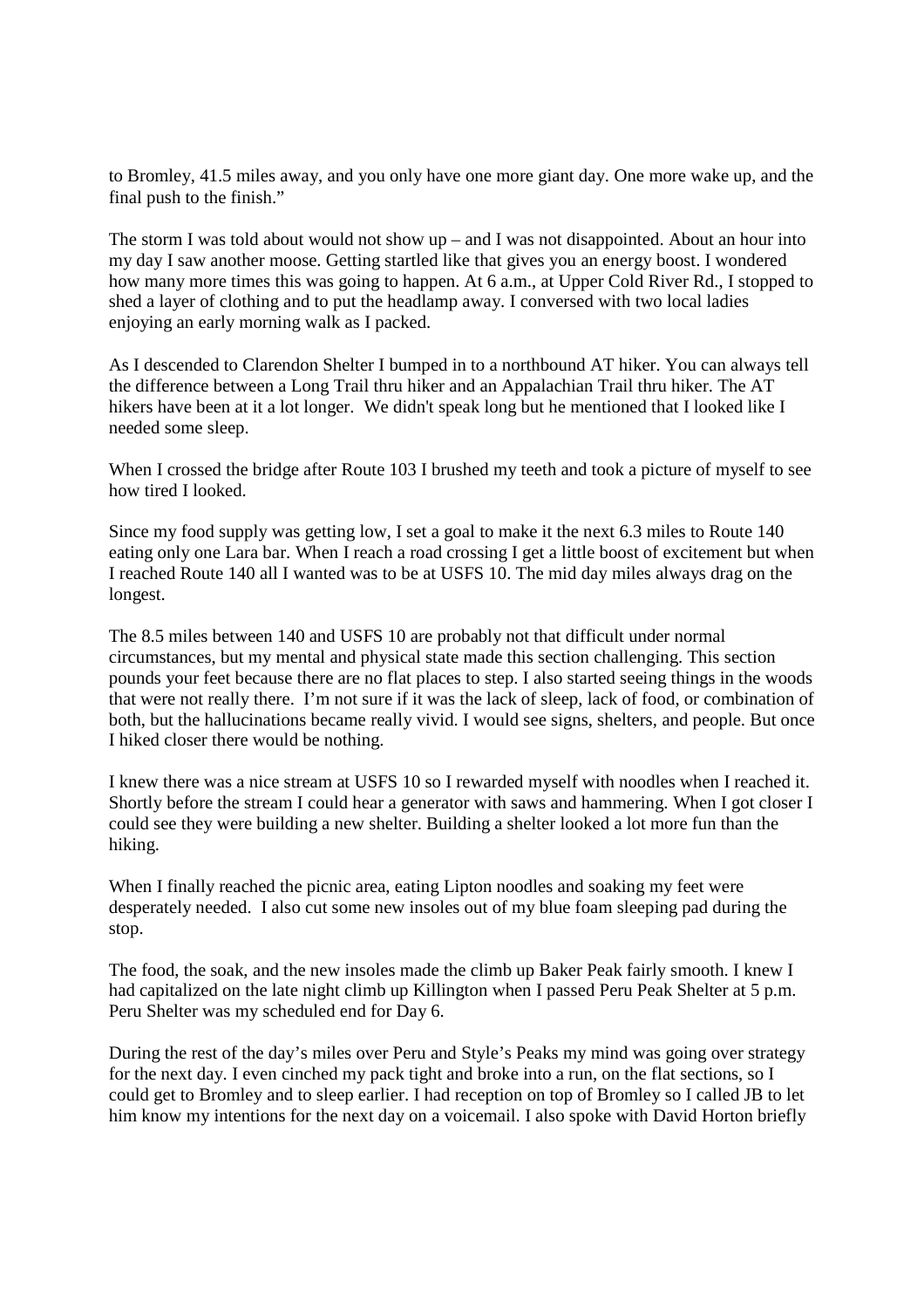and he gave me words of encouragement.

I arrived at Bromley Shelter at 9 p.m. In the shelter was a retired engineer who was hiking the LT. I think he said his name was John. I cooked up a Lipton dinner but only ate half of it. I saved the other half for breakfast. That meant I could save the oatmeal for later in the day. I was now 56.4 miles from the end of the trail and my remaining food was four Lara bars, one Pro bar, three packages of oatmeal, two ramen noodle packages, and two packets of hot cocoa.

JB returned my phone call and I confirmed my intentions for the next day. I had a low battery so our conversation was brief. I let him know how much food I had and that I would be starting at 2 a.m. He told me he would be at the county road near the finish. I conversed with the engineer a bit more after the call and fell asleep around 9:40 p.m.

### **DAY 7 Bromley Shelter - Massachusetts State Line. 56.4 miles – September 13, 2010 Elevation Gain 11,296 Loss 11,394**

I did not wake up before the alarm. The heavy rain didn't even wake me up. Fortunately, my alarm did.

"Last morning," I said to myself.

I ate the leftover noodles and sent one last text update. At 2:19 a.m. I descended down to Route 11/30 in the rain. I reached Rte 11/30 at 3 a.m.

As I began the 17.5 mile section I saw a missing persons sign. There was a photo of a guy who had been missing and this was the last place he had been seen. It also said he had a history of mental illness. This wasn't what I wanted to see in the middle rainstorm at 3 a.m. I told myself not to worry; the sun would be up in three hours, just walk.

The early miles went quickly and the rain stopped at about 5 a.m. My hallucinations, for the most part, were under control. I made it to Stratton Pond Shelter just after the sun came up.

I made great time climbing up the north side of Stratton, but the rain reappeared as I reached the summit. I saw a little white shelter, went inside, and put on my rain gear. A lady greeted me and explained that she and her husband were caretakers and they lived there.

They invited me in but the space in the shelter was limited so I sat on a chair in the middle of the room. They offered me food but I declined and told them what I was doing. I asked if they had seen or heard of any other unsupported hikers coming through. They informed me they had not. I apologized for not staying long and took off running down Stratton.

I made it to Kelley Strand Rd. at 9:45 a.m. I hiked to the next stream and cooked some oatmeal. I hoped this would fuel me over the next 10 miles to the top of Glastonbury Mountain. As I waited for the water to boil I noticed the stream sounded like a playground full of children. My mind was starting to play tricks on me again.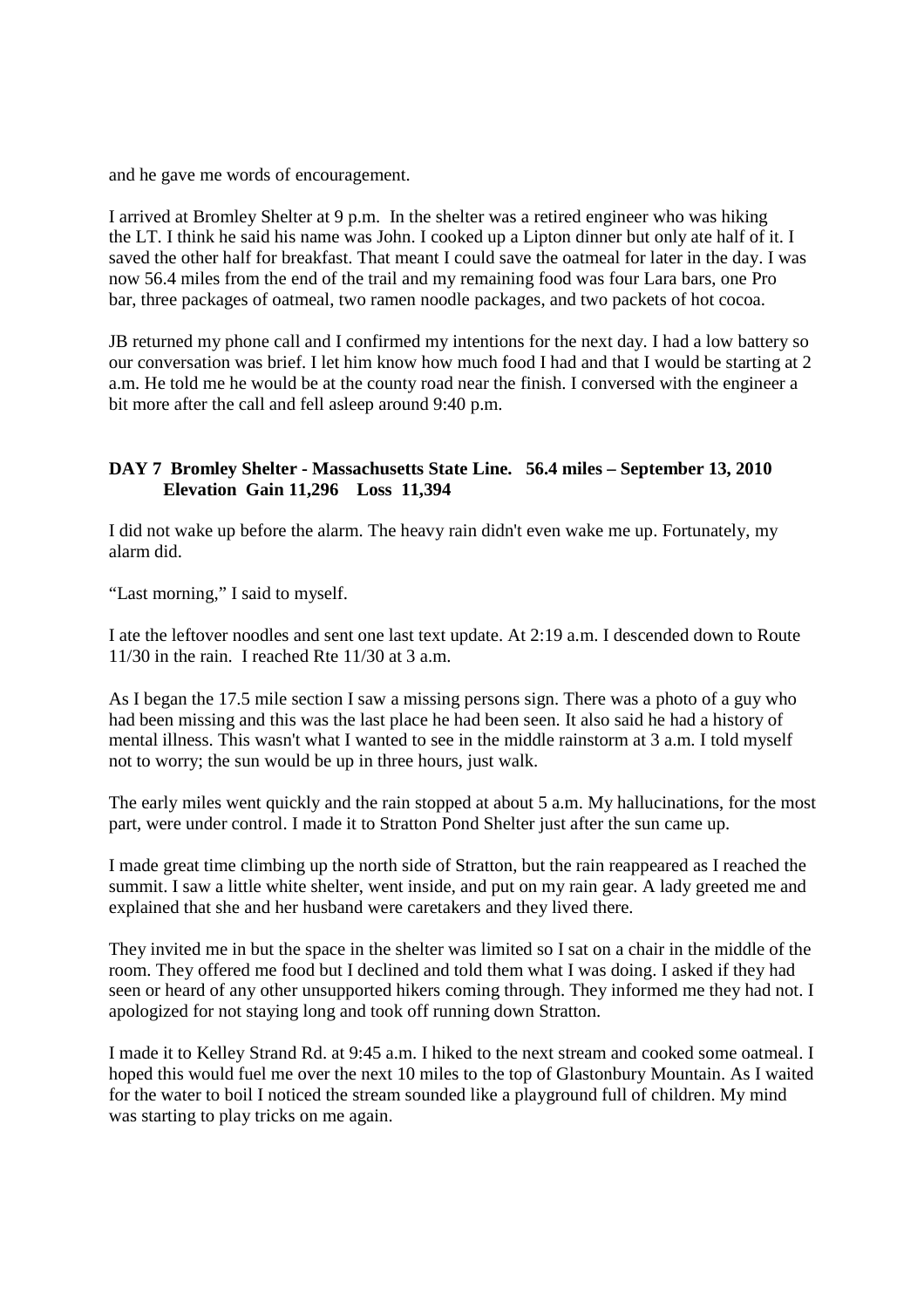As I hiked I could hear something that sounded like a radio in the woods. It was always the same distance in the woods and stayed with me as I hiked south. I stopped at USFS 71 and starched my feet, changing my socks and insoles. It was 11 a.m. when I started the 20.6 mile section to Route 9.

I was just past Story Spring Shelter when I became very sleepy and started to do head nods. I would fall asleep occasionally but would get scared awake when I would trip. It wasn't until Lydia's Rest that I fully awoke. The trail started to look just like previous crossings and I thought I got turned around again and was heading the wrong way.

My mind was eased when I reached Kid Gore Shelter, confirming I was heading in the right direction. Kid Gore was also what I had on my 8 day schedule as the end of day 7. It was 1:30 p.m. Stopping was not an option.

Fifteen minutes later I bumped into a terrified hiker who told me about a momma bear and a cub he just saw. I spent the next 30 minutes wide awake, singing Waymore's Blues at the top of my lungs.

Just before I reached the summit of Glastenburry my sock filled with fluid after a blister on my pinky toe popped. My body, which had held up remarkably well up to this point, was falling apart fast.

I cooked up Ramen noodles at Goddard Shelter and taped my pinky toe. The pain was intense the first few steps out but it did subside.

I had two bars budgeted for the last 14.3 miles after Route 9 so the remaining dry Ramen noodles would have to get me the next 10 miles. I kept a close eye on my Suunto watch and would have a pinch of dry Ramen noodles every mile. Fortunately this section was mostly descending so I wasn't burning too many calories. The dry noodles got me through and I crossed Route 9 at 7 p.m. I had 30 minutes of daylight remaining.

I took a hard fall on the climb up to Harmon Hill and I could tell my motor skills were not sharp. Due to the thin trees on Harmon Hill I made it until 8 p.m. without my headlamp.

During all of my dreams about finishing the Long Trail I always pictured this last section would be a breeze, so I wasn't prepared mentally for how difficult the last 12 miles would be. I also made the mistake of eating an entire Lara bar here.

On the descent off of Harmon Hill my pace was a crawl. I would find a white blaze and then stare at the ground making sure I didn't trip on the boulders. It was a descent down to a wet, dark, and muddy area of the trail. At one point I actually thought someone painted blazes on a different trail and that I was falling for a practical joke.

When I came to Congdon Shelter I knew I was on trail. I started eating my last bar. I had two bites of the bar remaining with 10 miles to go. I knelt down next to a stream for water and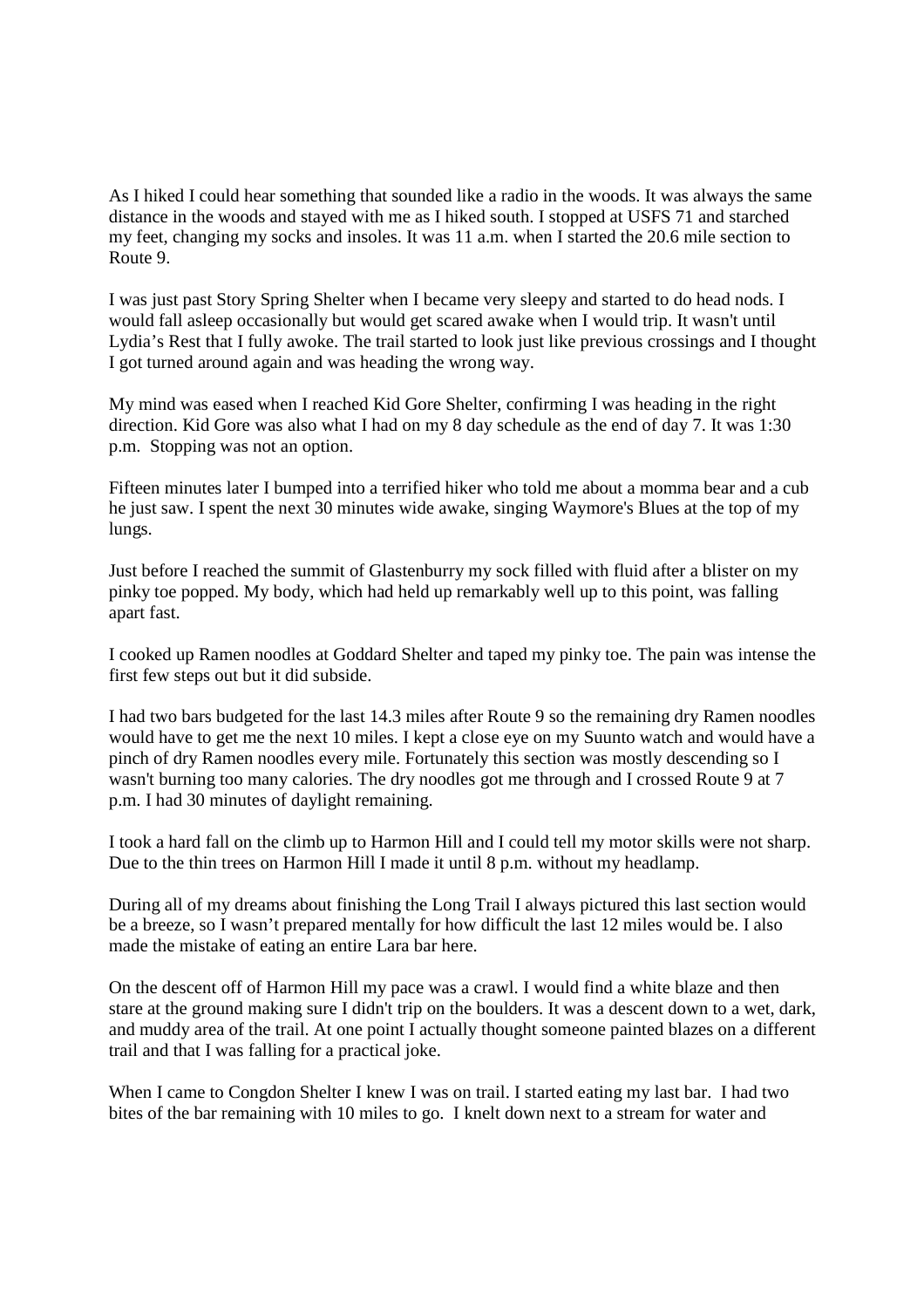noticed images in the leaves. I was seeing faces of people, cartoon characters, and photographs in the leaves and rocks. The radio that I thought I could hear in the woods played louder than ever. I started to bonk again on the way up Consolation Peak but I had to eat sparingly. I started to see objects shifting: a tree would be just in front of me and then quickly shift a foot in one direction.

This was when I became concerned. I was zoned out when I heard a holler that sounded like JB. I thought it was another trick of the mind but I heard it again and it was followed by his dog Diesel's bark. I looked up and saw a headlight coming at me. Seeing JB was like seeing an angel. He immediately started asking me questions. He also told me he thought I was going to be in a lot worse condition than what I was. I explained the strange things that had happened over the past seven miles.

We hiked for a couple minutes when I started to bonk again. I was saving the last bite of my bar for the last three mile section but I couldn't wait. I needed it now! It didn't seem to give me any energy though, and I was trying to think of any other calories I had in my pack. I was so hungry that I debated eating my toothpaste. After a final search I stuck my hand down in the side pocket and felt something: the last package of hot cocoa.

I let out a laugh but didn't have the energy to tell JB the story of how I almost forgot the hot cocoa and had to ask Kyle to buy it for me because I only had four dollars.

The hot chocolate turned out to be the last calories I would consume on the hike. I warmed up some water and drank the cocoa. JB took off to the County Rd. – which was three miles from the Massachusetts border – to get stuff ready to take to the southern terminus: my finish line. Before he left I explained that when I reached the last road crossing I had to go straight through it. Although I only had three miles remaining the urge to stop was strong.

Since the Massachusetts border is in the woods, I totally blocked out the thought of doing the three miles after the terminus to get back to the truck. I heard JB yell when I neared the County Rd.

"Is this it?" I asked.

"Yep" he replied.

A quote from Gary Cantrell, creator and race director of the brutal Barkley Marathons race, popped into my head:

*"What we forget, or may not even realize, is that once we leave that quit point behind, that screaming agony will subside to a dull background noise once again."…"Finishing a difficult ultra does not come down to mustering endless hours of superhuman willpower. It comes down to finding the strength to pass the quit points." -- Gary Cantrell*

On the last three miles my Achilles tendon began to swell so I had to fold the back of my left shoe. I was feeling really bad about how much my condition had declined but felt better when JB put it in perspective. He said, "You know you put together a smart hike when you can go 272